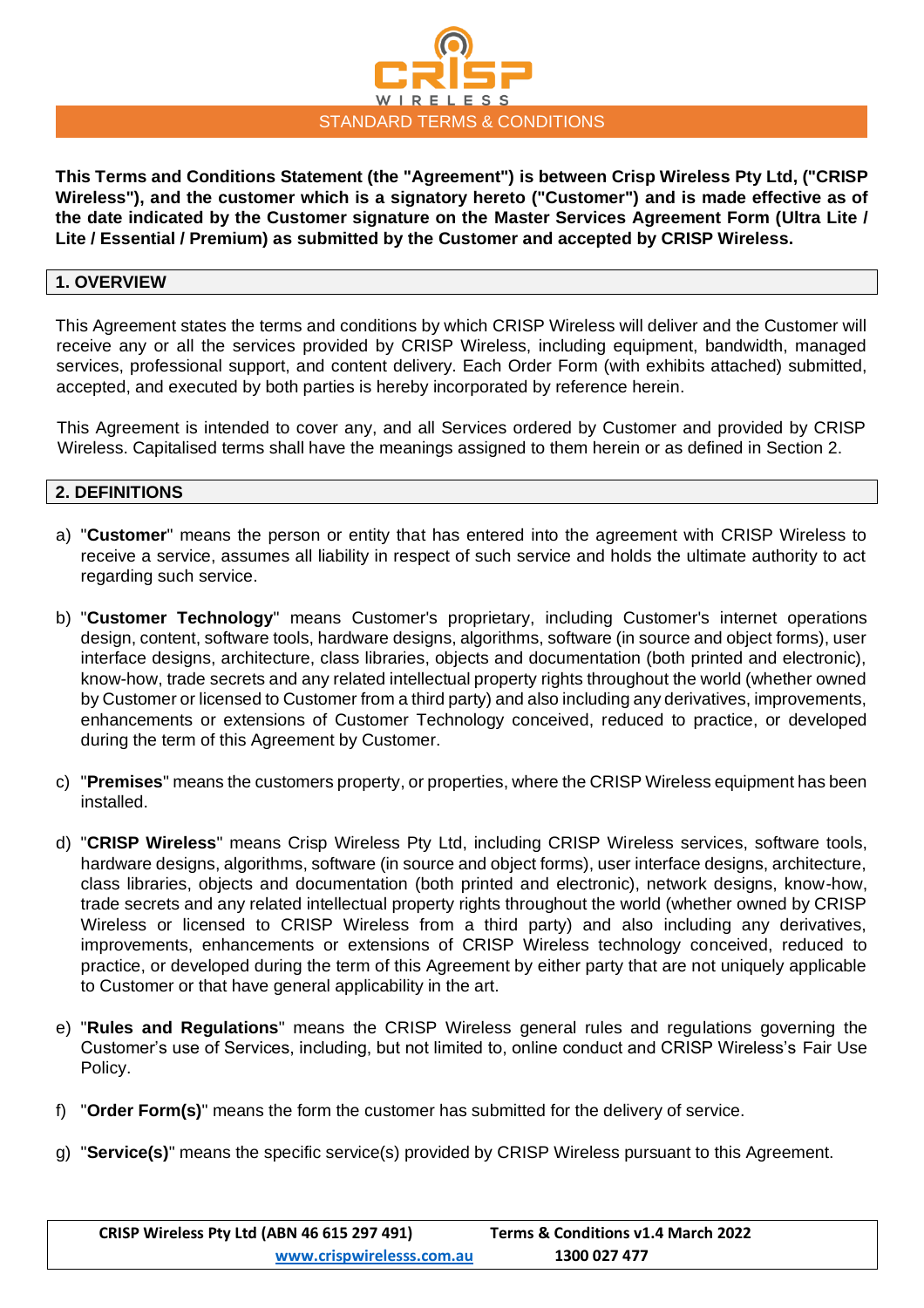

- h) "**Invoice Date**" means the date CRISP Wireless generates the customer's invoice.
- i) "**Due Date**" means the date the invoice is due for payment.
- j) "**Initial Term**" means the minimum term for which the customer has committed to and that CRISP Wireless will provide the Service(s) to Customer, as indicated on the signed Order Form(s).
- k) "**Renewal Term(s)**" means any service term following the Initial Term.
- l) "**Supplemental Services**" means any additional services provided outside of the standard price list offerings.
- m) "**Service Commencement Date**" means the day the service offering was made active.
- n) "**Service Description**" means the service as described on the order form.
- o) "**Equipment**" means any, and all equipment, as installed by CRISP Wireless to provide the service.
- p) "**Incorrect Call-Out Fee**" means a call out to repair service where the service is found not to be at fault.
- q) "**Payment Default**" means unpaid arrears as set out in the specific agreement clause.

# **3. DELIVERY OF SERVICES TERMS**

# **3.1 DELIVERY OF SERVICES**

By submitting an Order Form(s), Customer agrees to take and pay for (i) the Service(s) during the Initial Term and for any Renewal Term; and (ii) certain limited services and equipment needed by Customer on a "oneoff" or emergency basis ("Supplemental Services") where such services are not included within the scope of the Services as described in the Order Forms(s). Customer agrees to pay CRISP Wireless the fees charged by CRISP Wireless for Supplemental Services, and hereby authorises CRISP Wireless to perform such services on its behalf. ALL SUPPLEMENTAL SERVICES ARE PROVIDED ON AN "AS IS" BASIS AND EXCLUDE WARRANTIES OF ANY KIND, WHETHER EXPRESS OR IMPLIED in accordance with CRISP Wireless's current policies and prices.

# **3.2 TERMS**

- a) **Term Commencement**. The term for each Service will commence on the Service Commencement Date.
- b) **Renewal Term(s).** Upon expiration of the Initial Term, the term shall be extended automatically for a period of thirty (30) days ("Renewal Term"), unless and until either party gives the other no less than thirty (30) days' written notice of a termination. The termination of any Service will not affect Customer's obligations to pay for other Service(s).

# **3.3 MAINTENANCE**

CRISP Wireless may conduct maintenance on any of our Network, equipment or facilities. We will try to conduct scheduled maintenance outside normal business hours but may not always be able to do so. Notification will be given of any such scheduled outage with at least 5 days' notice, except for emergency repairs or remediation.

| CRISP Wireless Pty Ltd (ABN 46 615 297 491) | Terms & Conditions v1.4 March 2022 |
|---------------------------------------------|------------------------------------|
| www.crispwirelesss.com.au                   | 1300 027 477                       |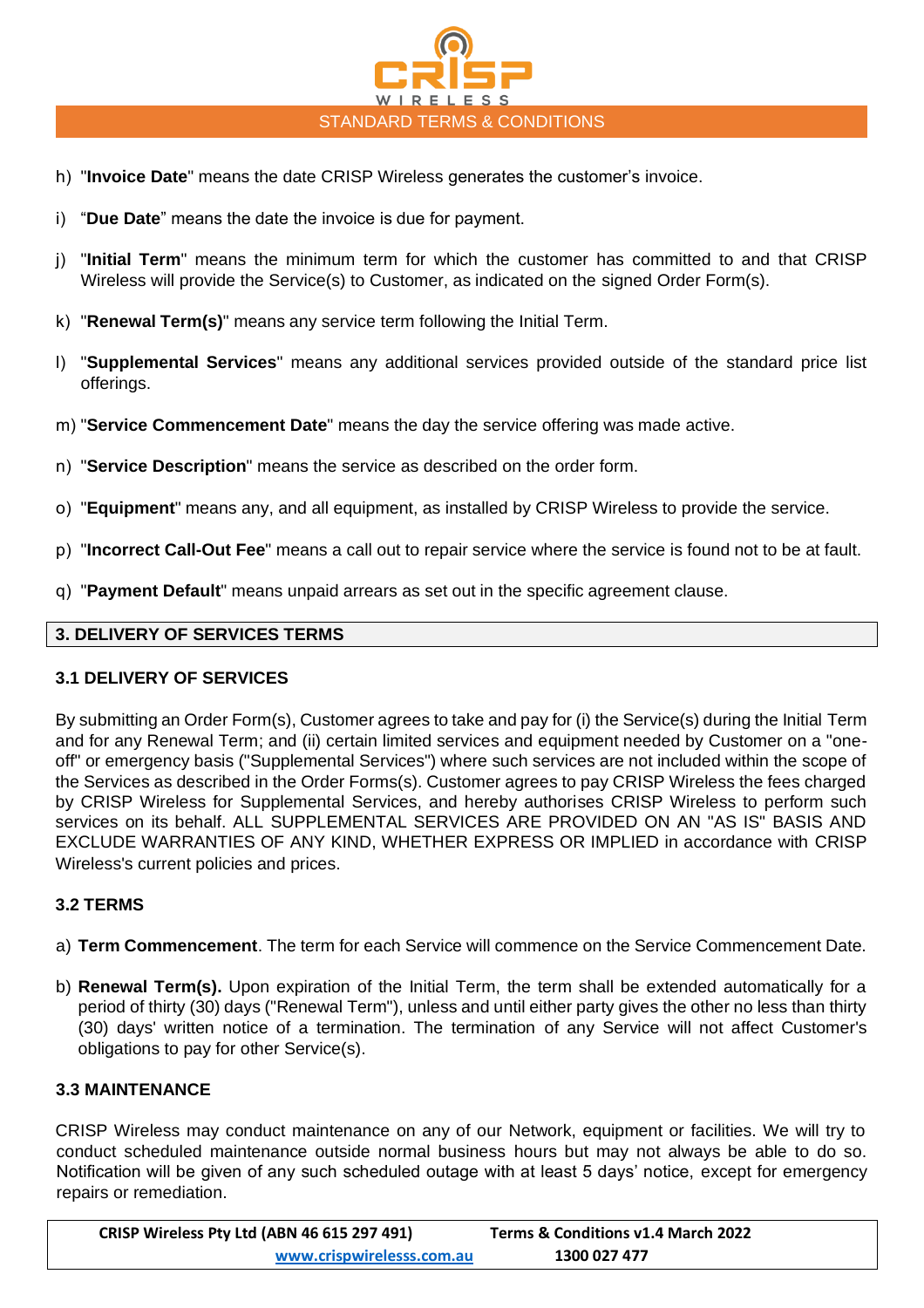

# **3.4 SUPPORT**

The relevant Service Description sets out our maintenance commitments that apply to the Service. Except for Christmas & the Calendar New Year period, generally we provide 24 hour, 7 days-a-week customer service and support. Various special support lines may have limited hours. You acknowledge that any calls you make to our Customer Support Centre may be monitored or recorded for quality and/or training purposes and you consent to us monitoring or recording such calls.

The customer acknowledges that CRISP Wireless provides support on the following basis:

- a) Before reporting a fault to us, you must take reasonable steps to ensure that the fault is not a fault in any of your equipment or environment.
- b) CRISP Wireless are not responsible for rectifying any fault in the Service where the fault arises in, or is caused by another supplier's network or by your equipment and the fault does not arise or was not caused by us or our Equipment.
- c) If you report a fault in the Service and ask us to come to the Premises to repair it and, once at the Premises, we determine (in our reasonable opinion) that the Service is not faulty or the fault is associated with your equipment rather than the Service, we may charge you an "Incorrect Call-Out Fee" and, if you request us to repair your equipment, charge for such repair.
- d) We can charge you for repairing a fault if it is caused by something you do (or do not do), or by something someone else using the Service (with your express or implied authority) does (or does not do), intentionally, recklessly, or negligently.

### **4. FEES AND PAYMENT TERMS**

#### **4.1 FEES AND EXPENSES**

Customer will pay all fees due according to the prices and terms listed in the Order Form(s) and all other fees incurred by Customer related to Supplemental Services, Professional Services, reinstatement of service fees and fees for switching or upgrading service, all in accordance with the current CRISP Wireless prices and policies.

#### **4.2 PAYMENT TERMS**

On the Service Commencement Date for each Service (the "Commencement Date"), the Customer will be invoiced an amount equal to:

- a) All non-recurring charges indicated in the Order Form(s); and
- b) The pro-rated monthly recurring charges for the first month in advance.

Subsequent monthly invoicing will occur on the 25<sup>th</sup> of each calendar month. If the monthly invoice due date of the month should occur on a weekend or public holiday, the processing of the monthly charges (the "Recurring Invoice") will occur on the next working day of the month. Monthly recurring charges for all months will be invoiced in advance of the provision of Services. Payment for all recurring fees is due on or before the due date of each calendar month. All payments will be made in AUD Dollars.

Notwithstanding anything to the contrary in this Agreement, CRISP Wireless expressly reserves the right to alter, change or amend its invoicing practices in its sole discretion, including, but not limited to, the date on which such invoicing will occur and the types of charges that will be included in such invoices.

| CRISP Wireless Pty Ltd (ABN 46 615 297 491) | Terms & Conditions v1.4 March 2022 |
|---------------------------------------------|------------------------------------|
| www.crispwirelesss.com.au                   | 1300 027 477                       |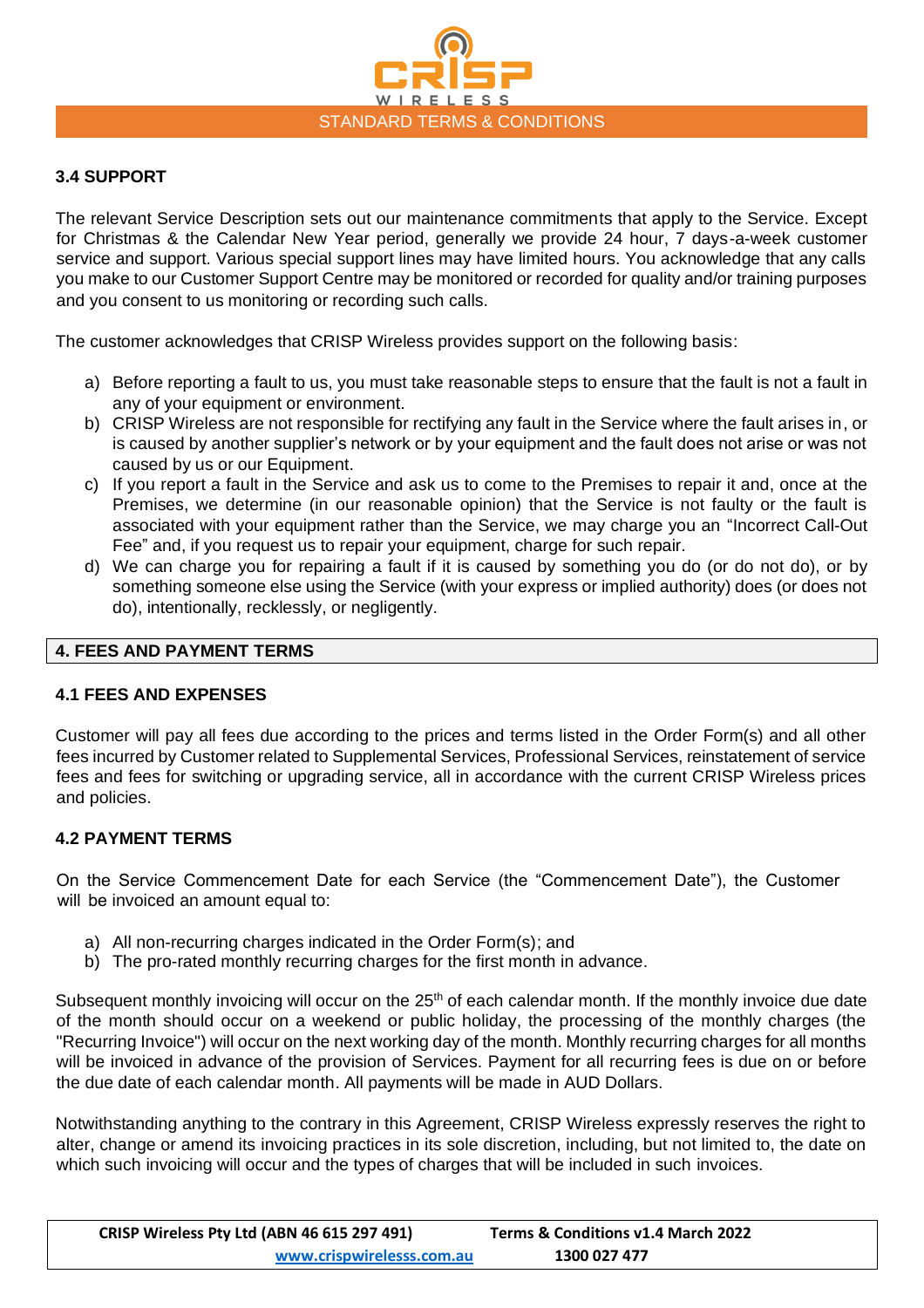

### **4.3 INVOICES VALID UNLESS DISPUTED**

Except to the extent you raise a valid invoicing dispute in respect of an invoice issued by us, you agree that the invoice is valid and payable.

### **4.4 LATE PAYMENTS**

Any invoice not paid within fifteen (15) days of the due date of the invoice will accrue interest at a rate of 11% per annum calculated daily, or the highest rate allowed by applicable law, whichever is lower.

It is the customer's responsibility to ensure that adequate funds are available in the nominated customer bank account for debit prior to the due date or to make arrangements to have funds deposited to the provided CRISP Wireless bank account by the invoice due date.

Any invoice not paid on the due date will have an automatic \$15.00 late payment fee added if the outstanding monies are not deposited to the CRISP Wireless bank account within 7 days of the invoice date.

The customer service may also be suspended if the account is not paid within the same seven-day period.

CRISP Wireless staff will not make attempts to deduct monies from the customer account beyond the first attempt. CRISP Wireless will notify the customer that payment has been rejected and will only make an additional attempt to deduct funds once a written assurance has been given by the customer that the funds are clear and available.

This will not reduce CRISP Wireless' right to collect any outstanding monies owed or exercise any of its rights under this Agreement or applicable law with respect to a Payment Default or other breach by Customer, including, but not limited to, reasonable legal fees and the fees of any collection agency retained by CRISP Wireless.

### **4.5 TAXES**

Customer will be responsible for and will pay in full all taxes and similar fees now in force or enacted in the future imposed on the transaction and/or the delivery of Services.

#### **5. INTELLECTUAL PROPERTY OWNERSHIP**

This Agreement does not transfer from CRISP Wireless to Customer any CRISP Wireless technology, and all rights, title and interest in and to CRISP Wireless technology will remain solely with CRISP Wireless.

This Agreement does not transfer from Customer to CRISP Wireless any Customer Technology, and all rights, title, and interest in and to Customer Technology will remain solely with Customer. CRISP Wireless and Customer each agree that it will not, directly, or indirectly, reverse engineer, de-compile, disassemble or otherwise attempt to derive source code or other trade secrets from the other party and/or its third-party vendors.

#### **5.1 CUSTOMER SPECIFICALLY AGREES:**

a) The customer does not own or have any legal interest in any of our equipment, intellectual property or IP addresses, domain name/s, personal identification number/s or other locator or identifier issued by CRISP Wireless to the customer.

| CRISP Wireless Pty Ltd (ABN 46 615 297 491) | Terms & Conditions v1.4 March 2022 |
|---------------------------------------------|------------------------------------|
| www.crispwirelesss.com.au                   | 1300 027 477                       |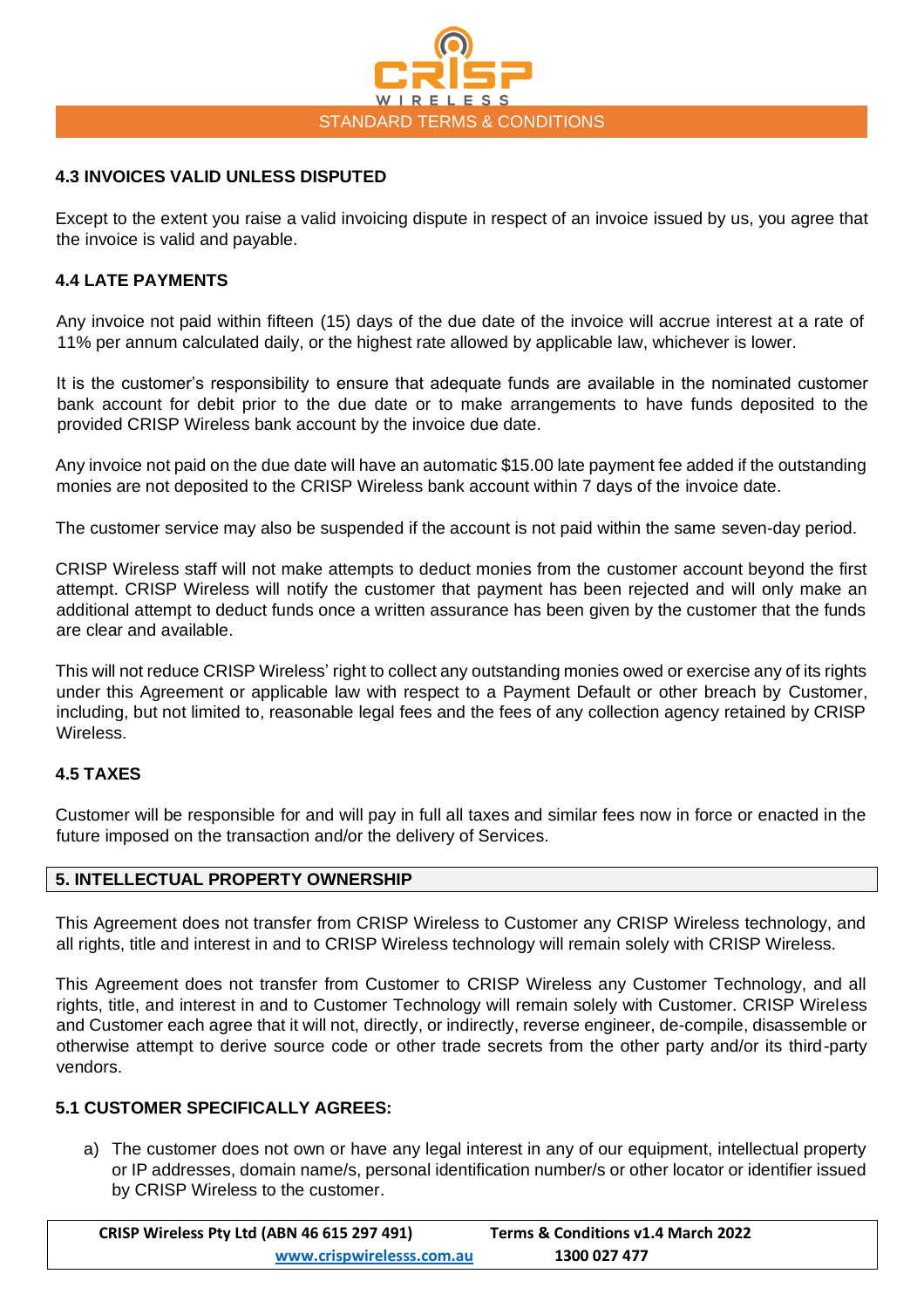

- b) The customer will not tamper with, make derivative works of, reverse compile, reverse engineer and/or disassemble any of CRISP Wireless Equipment, hardware, or software files.
- c) If the customer violates or exceeds the Permitted Use, CRISP Wireless reserves the right to immediately terminate Customer's account and will pursue all legal remedies available.
- d) The Customer rents and does not own all connectivity equipment required to provide the service. This rental is included in the monthly charge. Ownership and/or title in the equipment are not transferred to the customer, even after the expiry of any contract period.
- e) The customer is responsible for all the provided equipment from the time it is delivered.
- f) The customer is responsible for all the provided equipment and must reimburse any loss or damage to the equipment, except to the extent that it is caused by us or by fair wear and tear.
- g) The customer must not part with possession of the equipment except to us and you must not mortgage or grant a charge, lien, or encumbrance over any of the Equipment.
- h) The customer must allow CRISP Wireless to inspect, test, service, modify, repair, remove or replace the
- i) Equipment, or to recover it after the Service is cancelled.
- j) The customer must ensure that the Equipment will not be altered, repaired, serviced, moved, or disconnected except by service personnel approved by CRISP Wireless.
- k) The customer must ensure that all necessary consents and approvals (including landlord approval where applicable) necessary or desirable for us to deliver, install and maintain the Equipment at the Premises.
- l) The customer must provide adequate and suitable space, power supply and environment for all the Equipment located on the Premises.

# **6. LIMITED WARRANTIES**

# **6.1. LIMITATION**

Each of the guarantees in the Order Form(s) is null and void if Customer fails to follow CRISP Wireless Rules and Regulations and other policies or otherwise breaches the Agreement in any respect.

# **6.2. NO OTHER WARRANTY**

CRISP Wireless does not exercise control over the content of the information transmitted through its facilities. Use of the services or any information that may be obtained there from is at customer's own risk. The Services are provided on an "as is" basis, and customer's use of the services is at its own risk. Except as provided in the order form(s), CRISP Wireless does not make, and hereby disclaims, all other express and/or implied warranties, including, but not limited to, warranties of merchantability, fitness for a particular purpose, non-infringement and title, and any warranties arising from a course of dealing, usage, or trade practice. CRISP Wireless does not warrant that the services will be uninterrupted, error-free, or completely secure.

# **6.3. DISCLAIMER OF ACTIONS CAUSED BY AND/OR UNDER THE CONTROL OF THIRD PARTIES**

CRISP Wireless does not and cannot control the flow of information to or from CRISP Wireless network and other portions of the internet. Such flow depends in large part on the performance of internet services provided or controlled by third parties. At times, actions or inactions of such third parties can impair or disrupt customer's connections to the internet (or portions thereof). CRISP Wireless cannot guarantee that such events will not occur. Accordingly, CRISP Wireless disclaims all liability resulting from or related to such events.

| CRISP Wireless Pty Ltd (ABN 46 615 297 491) | Terms & Conditions v1.4 March 2022 |
|---------------------------------------------|------------------------------------|
| www.crispwirelesss.com.au                   | 1300 027 477                       |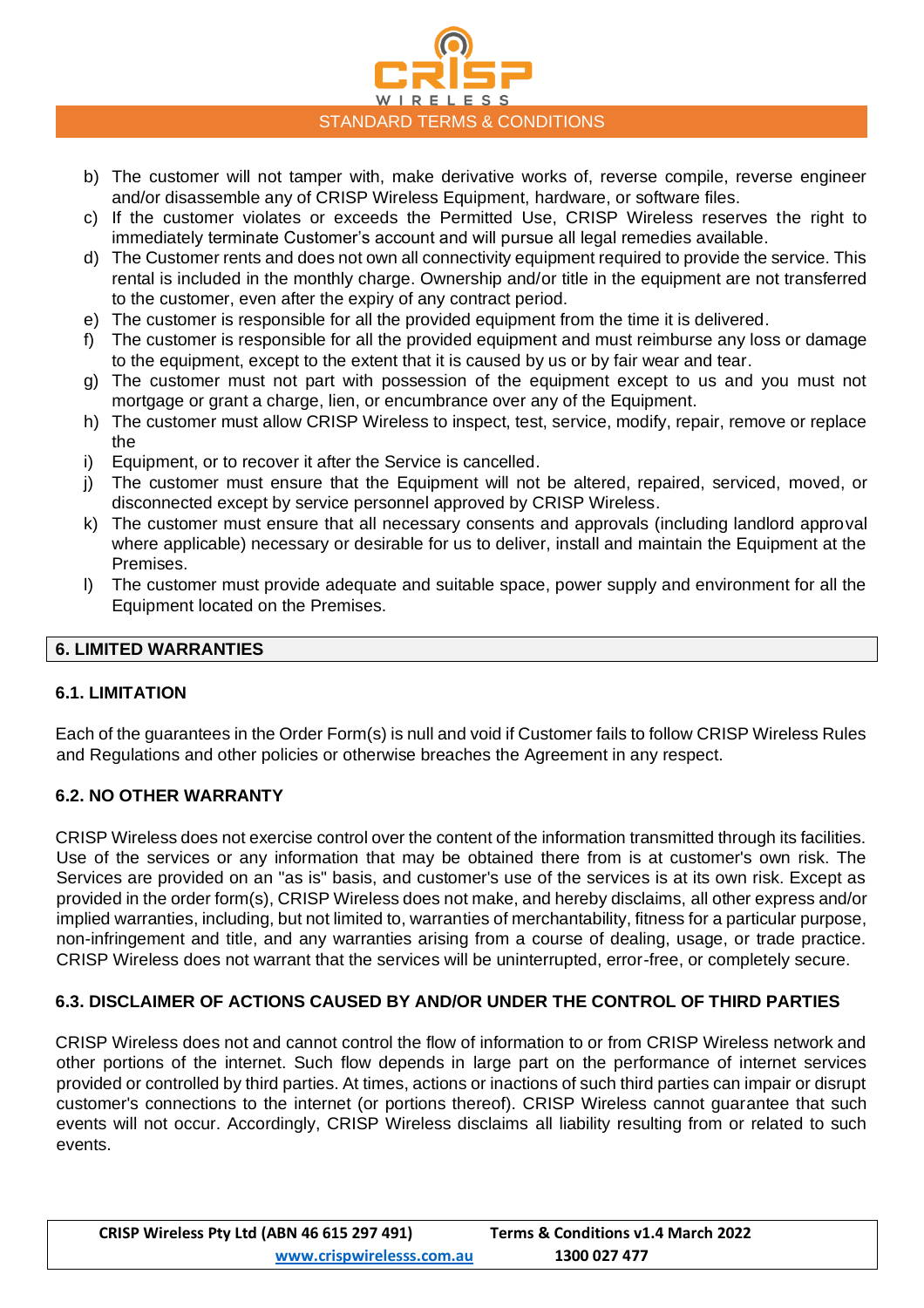

### **7. CUSTOMER OBLIGATIONS**

# **7.1 WARRANTIES OF CUSTOMER**

- a) **General**. Customer represents and warrants that: (i) Customer is at least eighteen (18) years of age; (ii) Customer possesses the legal right and ability to enter into this Agreement; and (iii) the performance of its obligations and use of the Services (by Customer, its customers and users) will not violate any applicable laws, regulations or the Rules and Regulations or cause a breach of any agreements with any third parties or unreasonably interfere with other CRISP Wireless customers' use of CRISP Wireless services.
- b) **Breach of Warranties**. In the event of any breach of any of the foregoing warranties, in addition to any other remedies available at law or in equity, CRISP Wireless will have the right, in its sole discretion, to suspend or terminate immediately any Services.

### **7.2 COMPLIANCE WITH LAW AND RULES AND REGULATIONS**

Customer agrees that it will use the Service(s) only for lawful purposes and in accordance with this Agreement. Customer will, at all times, comply with all applicable laws and regulations, and the Rules and Regulations, as updated by CRISP Wireless from time to time. The Rules and Regulations are incorporated herein and made a part hereof by this reference. CRISP Wireless may change the Rules and Regulations upon fifteen (15) days' notice to Customer, which notice may be provided by posting such new Rules and Regulations at [www.crispwireless.com.au.](http://www.crispwireless.com.au/) Customer agrees that it has received, read and understands the current version of the Rules and Regulations.

# **7.3 THIRD PARTY RIGHTS**

Customer shall not: (i) remove, modify or obscure any copyright, trademark or other proprietary rights notices that appear on any Third-Party Product (as defined in Section 7.4) or that appear during use of any Third Party Product; or (ii) reverse engineer, decompile, or disassemble any Third Party Product, except and only to the extent that such activity is expressly permitted by applicable law notwithstanding this limitation.

# **8. LIMITATIONS OF LIABILITY**

# **8.1 DELAYS AND INTERRUPTIONS**

CRISP Wireless shall not be liable for any loss of data resulting from delays, corruption of data, nondeliveries, mis-delivered or service interruptions. Customer shall be solely responsible for the selection, use and suitability of the services and CRISP Wireless shall have no liability, therefore. Except to the extent of CRISP Wireless gross negligence or wilful misconduct, neither CRISP Wireless nor its network services supplier will be liable for unauthorised access to CRISP Wireless or customer's transmission facilities or premise equipment or for unauthorised access to or alteration, theft or destruction of customer's data files, programs, procedures or information through accident, fraudulent means or devices, or any other method, regardless of whether such damage occurs as a result of CRISP Wireless or its network service supplier's negligence.

# **8.2 CONSEQUENTIAL DAMAGES**

Except for the parties' indemnity obligations, in no event will either party be liable or responsible to the other for any type of incidental, punitive, indirect or consequential damages, including, but not limited to, lost revenue, lost profits, replacement goods, loss of technology, rights or services, loss of data, or interruption

| CRISP Wireless Pty Ltd (ABN 46 615 297 491) | Terms & Conditions v1.4 March 2022 |
|---------------------------------------------|------------------------------------|
| www.crispwirelesss.com.au                   | 1300 027 477                       |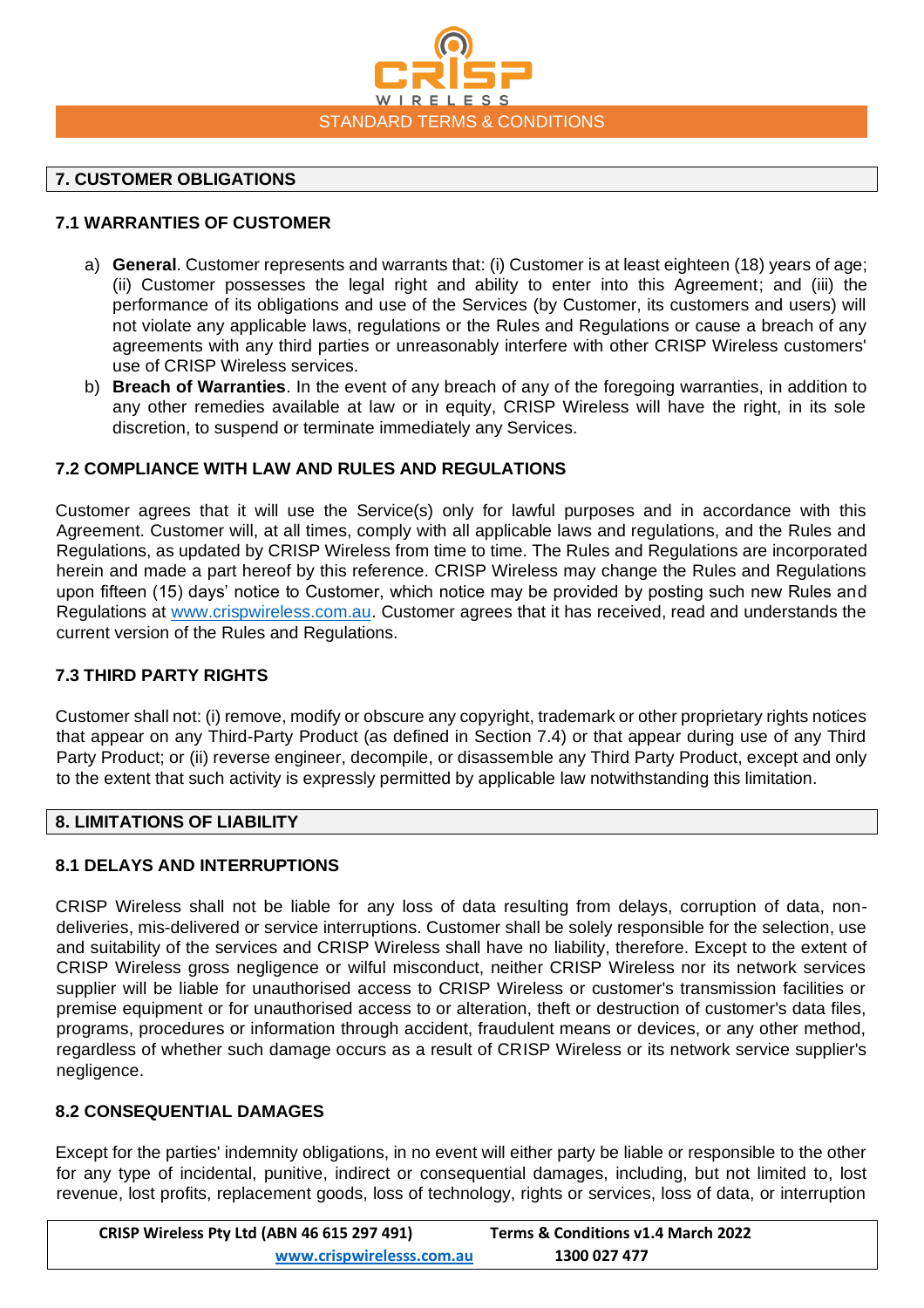

or loss of use of service or equipment, even if advised of the possibility of such damages, whether arising under theory of contract, tort (including negligence), product liability, strict liability or otherwise.

# **8.3 MAXIMUM LIABILITY**

Notwithstanding anything else to the contrary contained in this agreement, CRISP Wireless's maximum aggregate liability to customer for any claim related to, or in connection with, this agreement, whether in contract, tort or otherwise, shall be limited to the total amount of fees actually paid by the customer to CRISP Wireless for the prior three (3) months.

# **8.4 THIRD PARTY PRODUCTS**

CRISP Wireless may provide customer access to other third-party software and/or services ("third party products") through reseller relationships CRISP Wireless has established with certain commercial vendors. Unless otherwise notified, customer understands that product support for third party products is provided by CRISP Wireless and not by the third-party vendor.

Neither CRISP Wireless nor any third-party vendor makes any representations or warranties, express or implied, regarding any third-party products. Customer expressly acknowledges and agrees that use of third party products is at customer's sole risk and such third party products are provided "as is" and without representation or warranty of any kind from CRISP Wireless or any third party vendor, including without limitation, any implied warranty of merchantability, fitness for a particular purpose, lack of viruses, accuracy or completeness of responses or results, correspondence to description, or non-infringement of third party rights. To the maximum extent permitted by applicable law, neither CRISP Wireless nor any third-party vendor will be legally responsible for any damages, whether direct, indirect, or consequential, arising from the use or inability to use any third-party product.

Customer agrees to observe the terms of any license and/or applicable end user subscriber agreement for third party products and that customer shall be fully liable to third party vendors and CRISP Wireless with respect to any improper use of such third-party products or violation of license agreements with them and/or applicable end user subscriber agreements.

#### **9. INDEMNIFICATION**

Each party agrees to indemnify and hold the other harmless against any losses, costs, expenses (including, but not limited to, reasonable attorneys' fees), claims, damages, liabilities, penalties, actions, proceedings, or judgments (collectively, "Losses") resulting from any claim, suit, action, or proceeding brought by any third party against the other or its affiliates related to or arising out of:

- a) Any infringement or misappropriation or alleged infringement or misappropriation of any Australian copyright, trade secret, patent, trademark, or other proprietary right related to any hardware or software utilised in connection with any of the Services (but excluding any infringement contributory caused by the other party); and
- b) Any violation of, or failure to comply with the Rules and Regulations. Customer further agrees to indemnify CRISP Wireless and its affiliates against any losses which arise out of, or relate to, any content provided by customer or the customers/clients of customer, and customer will reimburse CRISP Wireless and its affiliates for all legal expenses, including reasonable attorneys' fees, incurred by CRISP Wireless and its affiliates in connection with any such losses.

| CRISP Wireless Pty Ltd (ABN 46 615 297 491) | Terms & Conditions v1.4 March 2022 |
|---------------------------------------------|------------------------------------|
| www.crispwirelesss.com.au                   | 1300 027 477                       |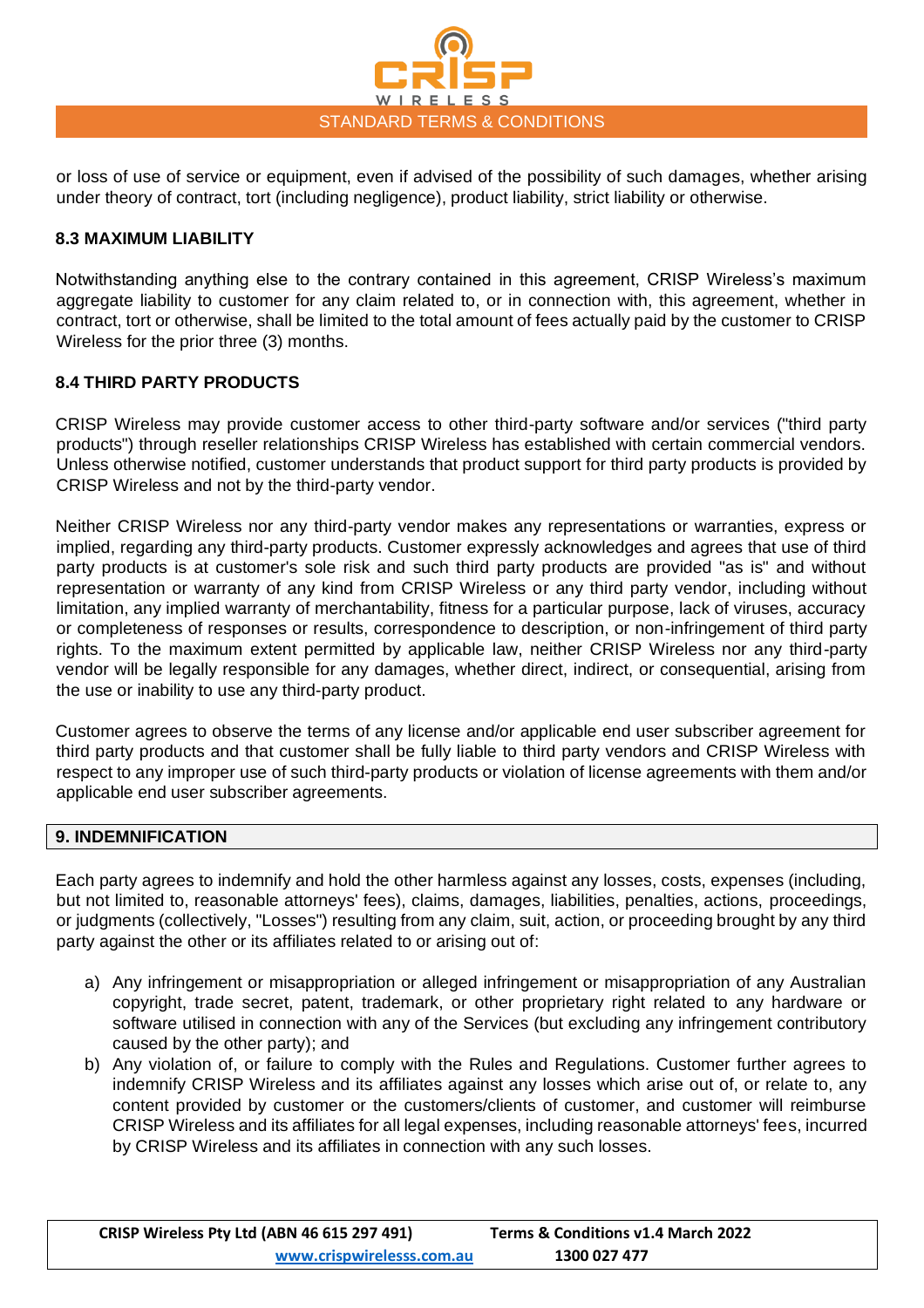

# **10. TERMINATION**

### **10.1 CONTRACT CONCLUSION**

This Agreement may be terminated by either party at the completion of the Initial Term for any or no reason upon either party giving to the other no less than thirty (30) days' prior written notice of termination.

# **10.2 TERMINATION DURING CONTRACT TERM**

The Customer can terminate the contract during the contract term by giving 30 days' notice in writing. In the event of the Customer terminating this contract pursuant to this clause the Customer must pay to CRISP Wireless within fourteen (14) days of providing the notice of early termination:

- a) an early termination fee of \$750; and
- b) a sum equivalent to the total remaining months of the contract term had it not been terminated, as per the table below:

| <b>Contract Term</b> | Months remaining in term | Charge |
|----------------------|--------------------------|--------|
| Month-to-month       | N/A                      | \$0    |
| 12-month             | $7 - 12$                 | \$600  |
|                      | $1 - 6$                  | \$300  |
| 24-month             | 19-24                    | \$950  |
|                      | $13 - 18$                | \$700  |
|                      | $7 - 12$                 | \$450  |
|                      | $1 - 6$                  | \$200  |
|                      | $31 - 36$                | \$970  |
| 36-month             | $25 - 30$                | \$880  |
|                      | 19-24                    | \$600  |
|                      | $13 - 18$                | \$400  |
|                      | $7 - 12$                 | \$160  |
|                      | $1 - 6$                  | \$80   |

# **10.3 TERMINATION FOR CAUSE**

In addition to any other rights, it may have under this Agreement or applicable law, CRISP Wireless may immediately terminate this Agreement or suspend service, effective without notice, in the event of: (i) a Payment Default; or (ii) Customer's breach or failure to comply with any other obligation of Customer under this Agreement including, but not limited to, its failure to comply with any of the terms of the Rules and Regulations or other policies of CRISP Wireless. Customer may terminate this Agreement if CRISP Wireless breaches any material term or condition of this Agreement and fails to cure such breach within ten (10) days after receipt of a written notice of same. If this Agreement is terminated by CRISP Wireless under Section 9 (b), all remaining monthly recurring and other charges specified on the applicable Order Form(s) for the balance of the then current term shall immediately become due and payable. In addition to the foregoing, CRISP Wireless reserves the right to prohibit any conduct, or to remove any materials or content in violation of the Rules and Regulations or which CRISP Wireless believes in its sole discretion to be illegal or potentially harmful to others or may expose CRISP Wireless to harm or liability.

#### **10.4 SURVIVAL**

The following provisions will survive any expiration or termination of the Agreement: Sections 3, 4, 5, 6, 8, 9, 11 and 12.

| CRISP Wireless Pty Ltd (ABN 46 615 297 491) | Terms & Conditions v1.4 March 2022 |
|---------------------------------------------|------------------------------------|
| www.crispwirelesss.com.au                   | 1300 027 477                       |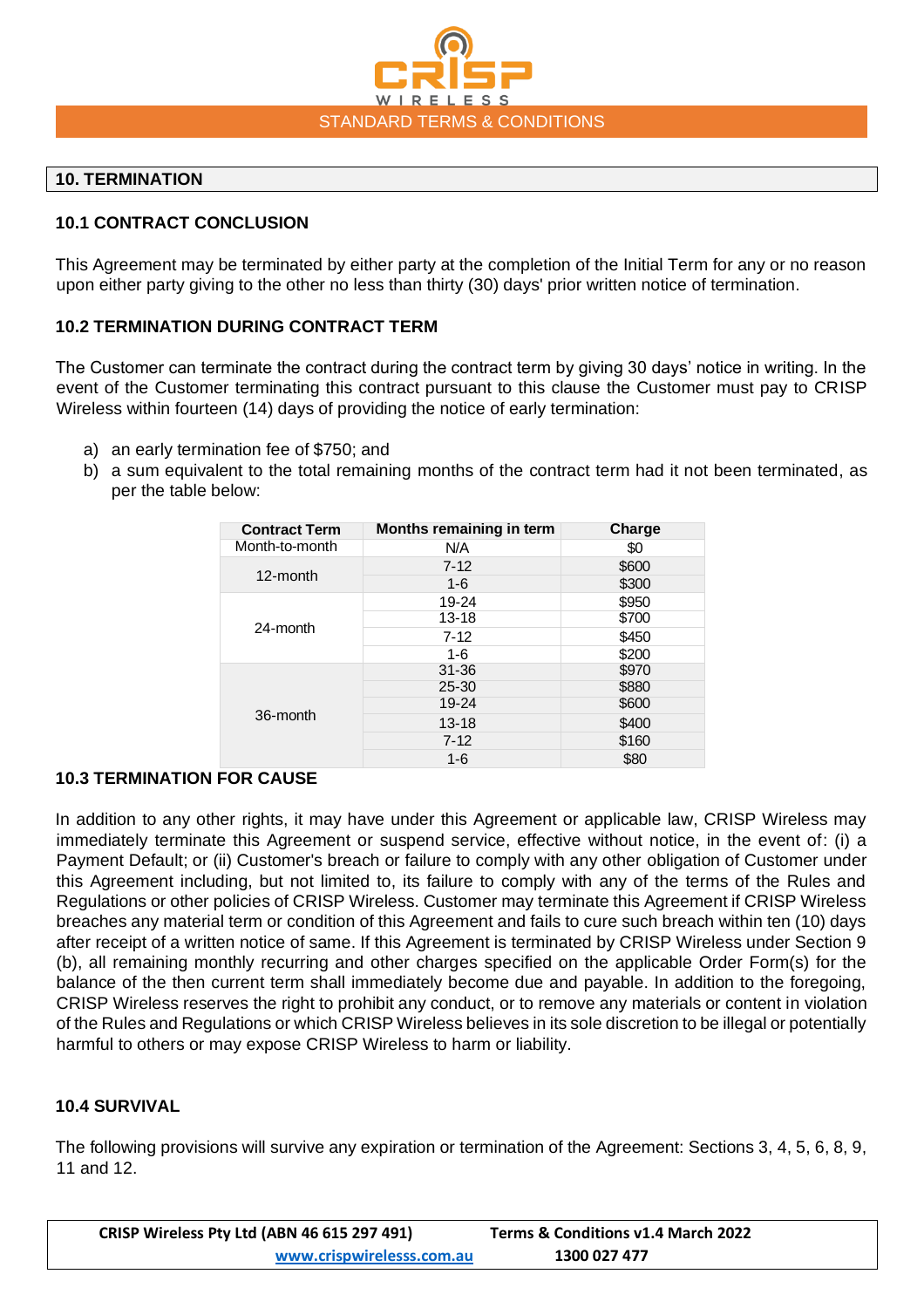

#### **10.5 IP ADDRESSES**

Upon expiration, cancellation or termination of this Agreement, Customer shall relinquish any internet protocol ("IP") numbers, addresses or address blocks assigned to Customer by CRISP Wireless or its network services supplier (but not the URL or top-level domain connected therewith). CRISP Wireless reserves, in its sole discretion, the right to change or remove all such IP numbers, addresses or address blocks.

#### **11. USE OF CUSTOMER'S NAME FOR MARKETING AND PROMOTION**

Customer agrees that during the term of this Agreement CRISP Wireless may publicly refer to Customer, orally and in writing, as a Customer of CRISP Wireless in resumes, client lists and in other promotional materials and communications, including, but not limited to, press releases, brochures, reports, letters and electronic media such as e-mail or web pages. The Customer also agrees that CRISP Wireless and its affiliates may communicate with the customer from time to time via email, written correspondence, and other means, unless specifically requested not to do so by the customer.

#### **12. MISCELLANEOUS PROVISIONS**

CRISP Wireless shall not be deemed to be in default of any provision of this Agreement or be liable for any delay, failure of performance or interruption of the provision of Services to Customer resulting, directly or indirectly, from any unforeseen or force majeure event. CRISP Wireless and Customer agree that, except as otherwise expressly provided in this Agreement, the Order Form(s) or the terms and conditions of use of any third-party software products, there shall be no third-party beneficiaries to this Agreement, including but not limited to the insurance providers for either party or the customers of Customer.

This agreement is made under and will be governed by and construed in accordance with The Laws of the state of Western Australia within the Commonwealth of Australia.

In the event any provision of this agreement is held by a tribunal of competent jurisdiction to be contrary to the law, the remaining provisions of this agreement will remain in full force and effect. The waiver of any breach or default of this agreement will not constitute a waiver of any subsequent breach or default and will not act to amend or negate the rights of the waiving party.

Customer may not sell, assign or transfer its rights or delegate its duties under this Agreement either in whole or in part without the prior written consent of CRISP Wireless, and any attempted assignment or delegation without such consent will be void.

CRISP Wireless may assign this agreement in whole or part. CRISP Wireless also may delegate the performance of certain Services to third parties, including CRISP Wireless's wholly owned subsidiaries. All notices, demands, requests or other communications required or permitted under this Agreement shall be deemed given when delivered personally, sent by facsimile upon confirmation, sent and received by return receipt email, or upon receipt of delivery of overnight mail.

CRISP Wireless and the Customer are independent contractors, and this Agreement will not establish any relationship of partnership, joint venture, employment, franchise or agency between CRISP Wireless and Customer. Neither CRISP Wireless nor the Customer will have the power to bind the other or incur obligations on the other's behalf without the other's prior written consent, except as otherwise expressly provided herein.

| CRISP Wireless Pty Ltd (ABN 46 615 297 491) | Terms & Conditions v1.4 March 2022 |
|---------------------------------------------|------------------------------------|
| www.crispwirelesss.com.au                   | 1300 027 477                       |